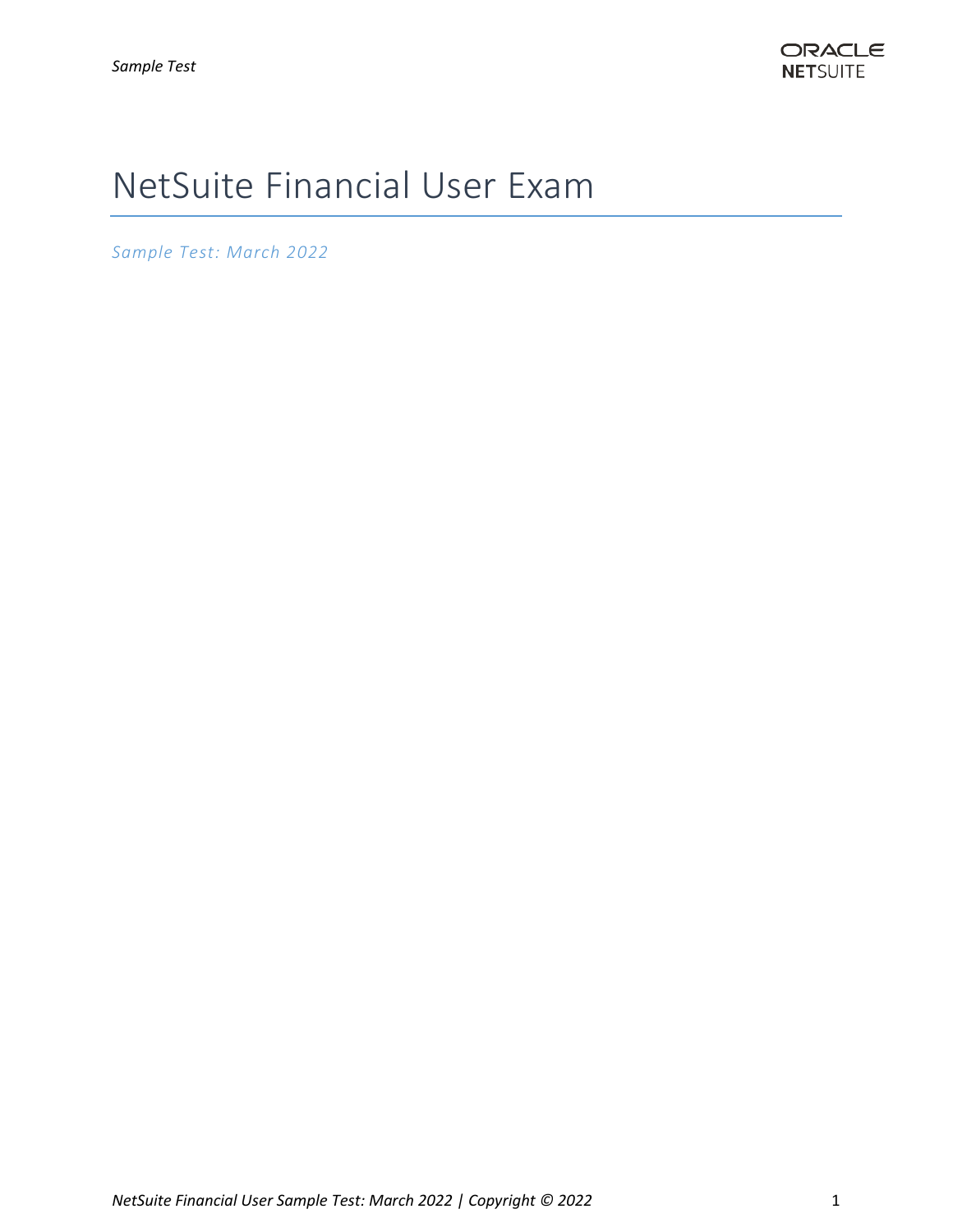# ORACLE **NETSUITE**

# **Contents**

| I.                                                                                                       | Recognize what a subsidiary is, types of subsidiaries, and how they are used.                     |  |  |  |  |  |  |
|----------------------------------------------------------------------------------------------------------|---------------------------------------------------------------------------------------------------|--|--|--|--|--|--|
| ΙΙ.                                                                                                      | Identify the general functionality of classifications (Departments   Classes   Locations) on both |  |  |  |  |  |  |
| III.                                                                                                     | Identify implications of set up and restricting access to chart of accounts4                      |  |  |  |  |  |  |
| IV.                                                                                                      |                                                                                                   |  |  |  |  |  |  |
| V.                                                                                                       |                                                                                                   |  |  |  |  |  |  |
| VI.                                                                                                      |                                                                                                   |  |  |  |  |  |  |
|                                                                                                          |                                                                                                   |  |  |  |  |  |  |
|                                                                                                          |                                                                                                   |  |  |  |  |  |  |
| IX.                                                                                                      |                                                                                                   |  |  |  |  |  |  |
| х.                                                                                                       |                                                                                                   |  |  |  |  |  |  |
| XI.                                                                                                      |                                                                                                   |  |  |  |  |  |  |
|                                                                                                          |                                                                                                   |  |  |  |  |  |  |
|                                                                                                          |                                                                                                   |  |  |  |  |  |  |
|                                                                                                          |                                                                                                   |  |  |  |  |  |  |
|                                                                                                          |                                                                                                   |  |  |  |  |  |  |
|                                                                                                          |                                                                                                   |  |  |  |  |  |  |
| XVIII.                                                                                                   |                                                                                                   |  |  |  |  |  |  |
|                                                                                                          | XIX. Identify steps to reconcile monthly bank and credit card statements in NetSuite 8            |  |  |  |  |  |  |
|                                                                                                          |                                                                                                   |  |  |  |  |  |  |
| XXI. Recognize differences between elimination and intercompany journal entries in setup and usage<br>10 |                                                                                                   |  |  |  |  |  |  |
|                                                                                                          |                                                                                                   |  |  |  |  |  |  |
| XXIII.                                                                                                   | Identify steps in setting up and applying expense allocations in NetSuite11                       |  |  |  |  |  |  |
| XXIV.                                                                                                    | Recognize the difference between fixed and dynamic allocation modes 11                            |  |  |  |  |  |  |
|                                                                                                          |                                                                                                   |  |  |  |  |  |  |
| XXVI.                                                                                                    | Recognize the impact of NetSuite transactions on financial reports.  11                           |  |  |  |  |  |  |
| XXVII.                                                                                                   | Recognize NetSuite recommended practices around period close and accounting/tax period            |  |  |  |  |  |  |
| XXVIII.                                                                                                  | Recognize options for separately managing multiple subsidiaries and multiple fiscal               |  |  |  |  |  |  |
|                                                                                                          |                                                                                                   |  |  |  |  |  |  |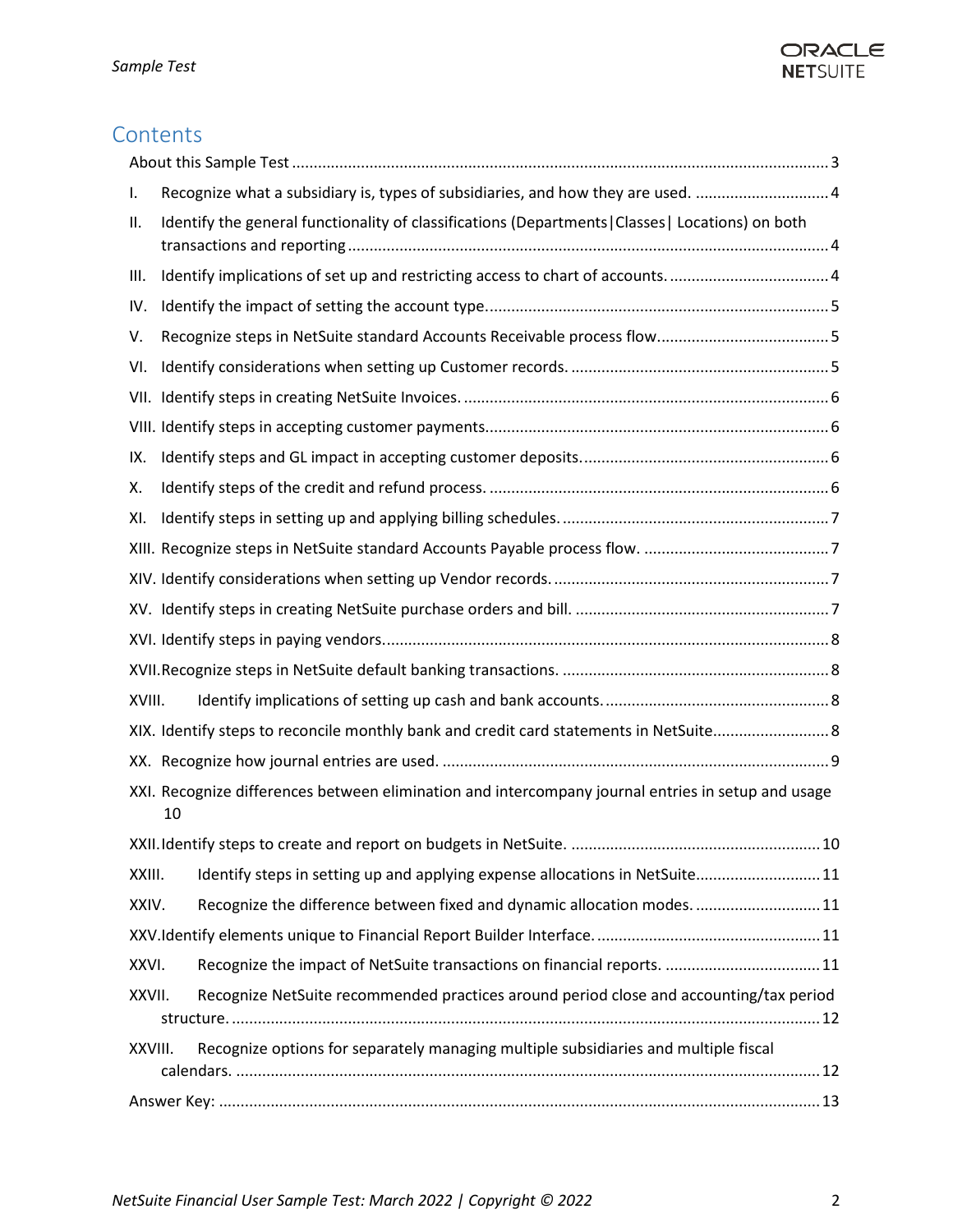# <span id="page-2-0"></span>About this Sample Test

None of these questions are on the Financial User Exam. Most of these questions were written by the same authors who wrote the actual exams. We have tried to write them to a similar level of difficulty as the actual exam questions, but do not guarantee this.

This sample test is provided to give you an idea of the format of questions that might be asked on the exam. However, the sample test does not provide comprehensive coverage of all topics on the test. All material listed in the Financial User Study Guide may be tested.

Being able to answer all the below questions correctly does not guarantee that you will pass the Financial User exam.

We do not publish our passing score.

The number of sample questions per test objective does not reflect the actual weighting of the exam. Any objective may have more, or fewer, questions than are presented here. All objectives have at least one sample question included here.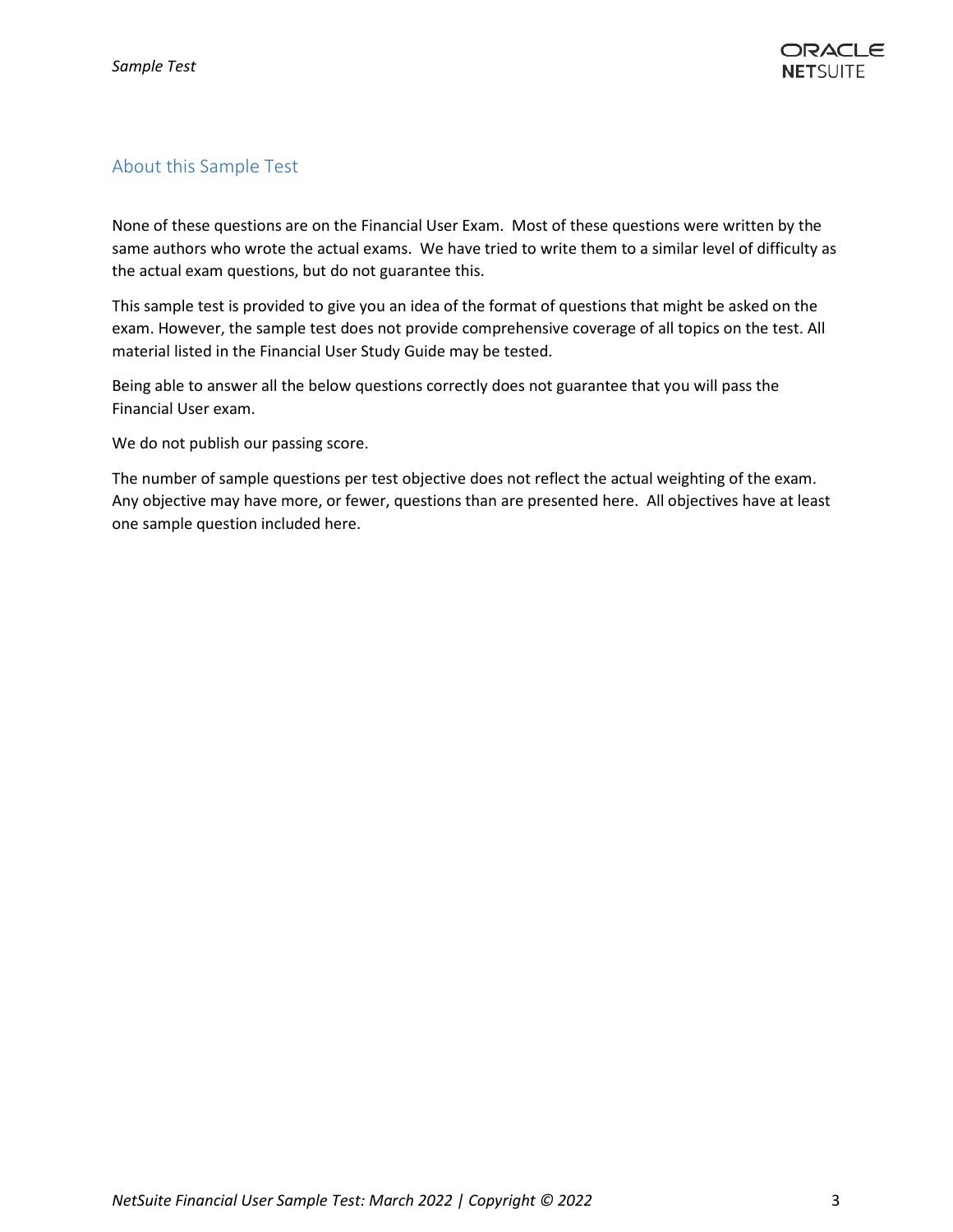

#### <span id="page-3-0"></span>I. Recognize what a subsidiary is, types of subsidiaries, and how they are used.

- 1) What is the purpose of an elimination subsidiary?
	- A. Entering non-posting transactions
	- B. Posting non-auditable transactions
	- C. Offsetting expenses between departments
	- D. Offsetting intercompany transactions

# <span id="page-3-1"></span>II. Identify the general functionality of classifications (Departments | Classes | Locations) on both transactions and reporting

- 2) Match each classification with its common use.
	- A. \_\_\_ Classes
	- B. \_\_\_\_ Locations
	- C. \_\_\_ Subsidiaries
	- D. \_\_ Departments
	- 1. Company
	- 2. Types of sales or product lines
	- 3. Internal Teams
	- 4. Warehouses

#### <span id="page-3-2"></span>III. Identify implications of set up and restricting access to chart of accounts.

- 3) Which three steps are required to prevent someone from accessing some accounts but not others? (Choose three.)
	- A. Assign a Currency to the account
	- B. Use the NetSuite default standard role
	- C. Customize the role to restrict access by segment
	- D. Designate Department | Class | Location on the account
	- E. Tag the Employee record to Department | Class | Location
- 4) How does enabling Accounting features affect the chart of accounts?
	- A. Accounts must be renumbered.
	- B. Statistical accounts should be used for correct posting.
	- C. The Administrator may need to create new accounts to use new features.
	- D. New accounts are automatically added to the chart of accounts when needed.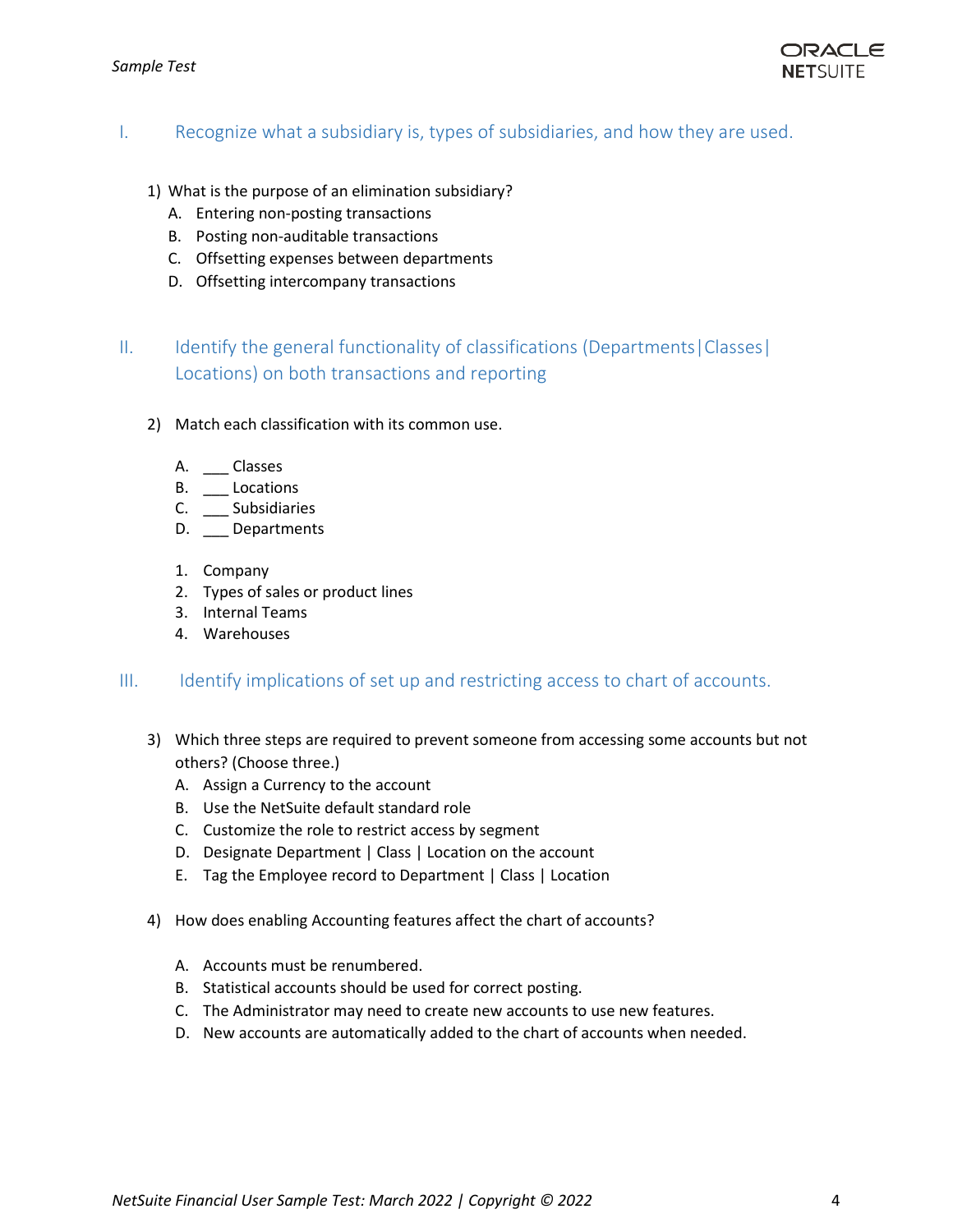## <span id="page-4-0"></span>IV. Identify the impact of setting the account type.

- 5) Which account type is non-posting?
	- A. Statistical
	- B. Deferred Expense
	- C. Unbilled Receivable
	- D. Other Current Liability

#### <span id="page-4-1"></span>V. Recognize steps in NetSuite standard Accounts Receivable process flow.

- 6) What is the order of steps for the NetSuite standard accounts receivable process?
	- A. Approve Sales Order > Fulfill Sales Order > Bill Sales Order
	- B. Approve Sales Order > Bill Sales Order > Fulfill Sales Order
	- C. Fulfill Sales Order > Approve Sales Order > Bill Sales Order
	- D. Bill Sales Order > Approve Sales Order > Fulfill Sales Order

#### <span id="page-4-2"></span>VI. Identify considerations when setting up Customer records.

- 7) What does the setting "Accept Payment at Top Level Customer" allow for?
	- A. Subcustomers cannot pay their own bills
	- B. Customers may pay the bills of Subcustomers
	- C. Subcustomers may pay the bills of their parent
	- D. Allows Refunds and Credits at parent level.
- 8) What is true about multi-currency Customers?
	- A. Customers may use an unlimited number of currencies.
	- B. Customers can choose to pay an invoice in any currency.
	- C. Subcustomers must transact in the currency of the Parent Customer.
	- D. Customers are limited to the currency of the subsidiary they are linked to.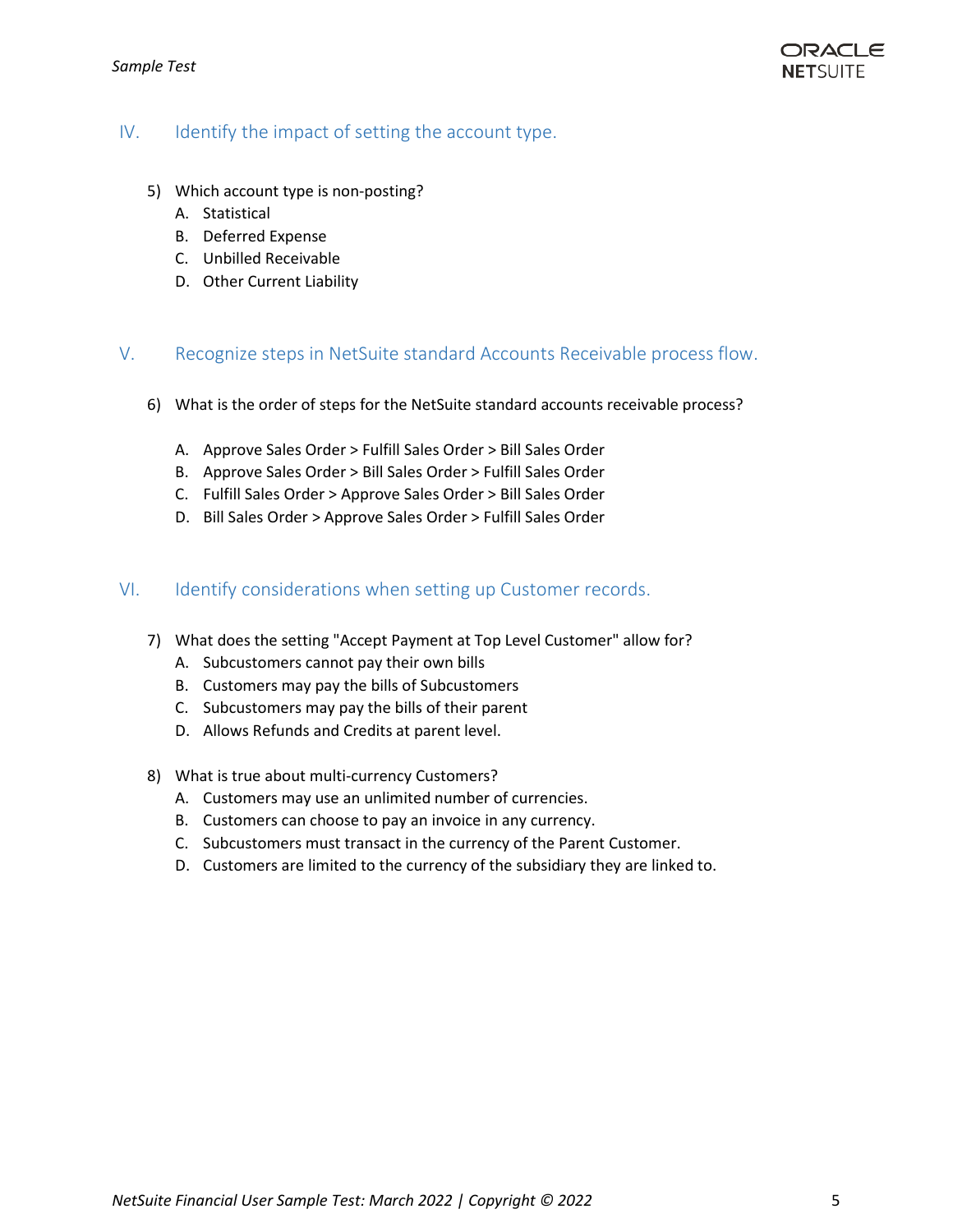

#### <span id="page-5-0"></span>VII. Identify steps in creating NetSuite Invoices.

- 9) Which two statements are true about Invoices in NetSuite? (Choose two.)
	- A. Invoices can be created without reference to a Sales Order.
	- B. Multiple Sales Orders can generate one Invoice.
	- C. Invoices can be assigned to Sales Orders after the Invoice has been created.
	- D. The Electronic Invoicing SuiteApp allows sending of individual invoices or batches.
- 10) Which two transactions containing inventory items will post to COGS? (Choose two.)
	- A. Item Return
	- B. Item Fulfillment
	- C. Standalone invoices
	- D. Invoices created from Sales Orders

#### <span id="page-5-1"></span>VIII. Identify steps in accepting customer payments.

- 11) Which statement is true about Accept Customer Payment?
	- A. Customer Payments and Cash Sales have the same GL Impact.
	- B. A single customer payment can be applied to multiple invoices.
	- C. Customer Payment and Customer Deposit are different terms for the same transaction.
	- D. Customer Payments post to Undeposited Funds when payment is questionable.

#### <span id="page-5-2"></span>IX. Identify steps and GL impact in accepting customer deposits.

- 12) Which statement is true about Customer Deposits?
	- A. Customer Deposits are recorded as a liability.
	- B. Customer Deposits post to Accounts Receivable.
	- C. Customer Deposits must be created from a Sales Order.
	- D. Customer Deposits can be linked to an unapproved Sales Order.

#### <span id="page-5-3"></span>X. Identify steps of the credit and refund process.

- 13) Which transaction requires a credit memo before a refund?
	- A. Invoice
	- B. Cash Sale
	- C. Sales Order
	- D. Customer Deposit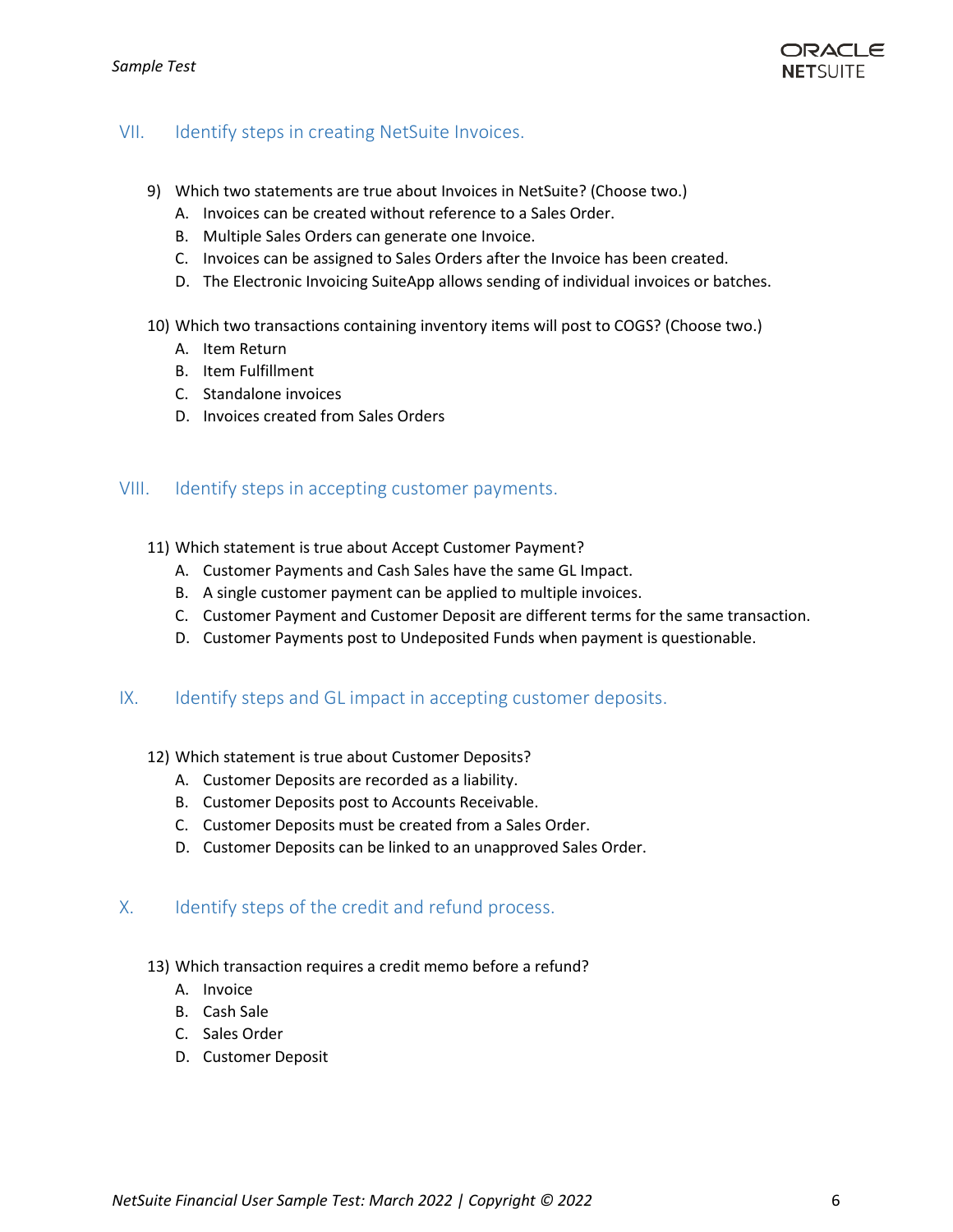

# <span id="page-6-0"></span>XI. Identify steps in setting up and applying billing schedules.

- 14) In which two places can Invoices be created based upon Billing Schedules? (Choose two.)
	- A. Individually from the Sales Order
	- B. Individually from the Project record
	- C. In bulk from the Approve Time screen
	- D. The billing queue under Bill Orders
- 15) Match each Billing Schedule type with how it is used.
	- A. \_\_\_ Charged Based
	- B. \_\_ Time and Material
	- C. \_\_\_ Fixed Bid Milestone
	- 1. Based on actual costs
	- 2. Billing triggered as tasks in projects are completed
	- 3. Includes billing rates

#### <span id="page-6-1"></span>XIII. Recognize steps in NetSuite standard Accounts Payable process flow.

- 16) Match each step in the standard accounts payable process with its step number.
	- A. Receive Item
	- B. \_\_\_ Bill Purchase Order
	- C. \_\_\_ Purchase Order Created
	- D. \_\_ Purchase Requisition Entered
- <span id="page-6-2"></span>XIV. Identify considerations when setting up Vendor records.
	- 17) Which two statements are true about Vendors in a OneWorld account? (Choose two.)
		- A. Vendors can have multiple currencies.
		- B. There is one Credit Limit value per Vendor.
		- C. Vendors can only be assigned to one subsidiary.
		- D. Vendors can be assigned to multiple subsidiaries.

#### <span id="page-6-3"></span>XV. Identify steps in creating NetSuite purchase orders and bill.

- 18) Which statement is true about NetSuite Accounts Payable transactions?
	- A. Vendor Bills must be created from a Purchase Order.
	- B. Purchase Orders must have a preceding Purchase Requisition.
	- C. Bill Purchase Orders page will allow you to generate bills from multiple vendors at once.
	- D. Paying an Unapproved Bill will cause both Bill and Payment to post to the general ledger.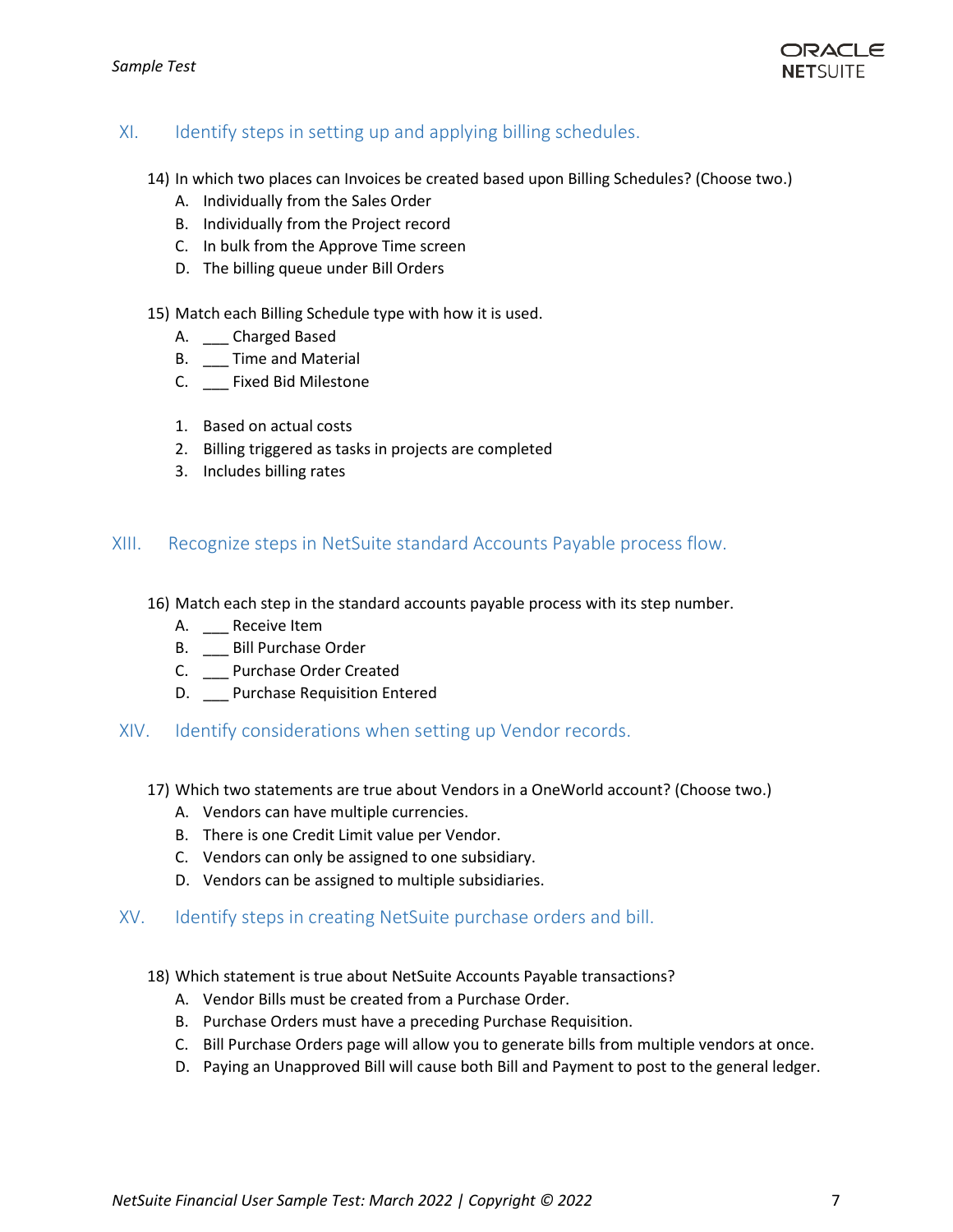## <span id="page-7-0"></span>XVI. Identify steps in paying vendors.

- 19) Which two account types can be used to Pay Vendor Bills? (Choose two.)
	- A. Bank
	- B. Asset
	- C. Expense
	- D. Credit Card
	- E. Non-Posting

#### <span id="page-7-1"></span>XVII. Recognize steps in NetSuite default banking transactions.

- 20) Which account in a general ledger is being cleared when Make Deposits transaction is used?
	- A. Accounts Payable
	- B. Undeposited Funds
	- C. Customer Deposits
	- D. Accounts Receivable

#### <span id="page-7-2"></span>XVIII. Identify implications of setting up cash and bank accounts.

- 21) How must a Bank Account be denominated when using the multi-currency feature?
	- A. It may be denominated in any one currency.
	- B. It may be denominated in multiple currencies.
	- C. It must be denominated in the Base Currency of the subsidiary.
	- D. It must be denominated in the Base Currency of the Root Subsidiary.
- <span id="page-7-3"></span>XIX. Identify steps to reconcile monthly bank and credit card statements in NetSuite.
	- 22) What is the simplest way to post interest accrued while using the Reconcile Bank Statement page?
		- A. Post a Journal Entry
		- B. Use the New Charges subtab
		- C. Use the New Deposits subtab
		- D. Post a Write Check transaction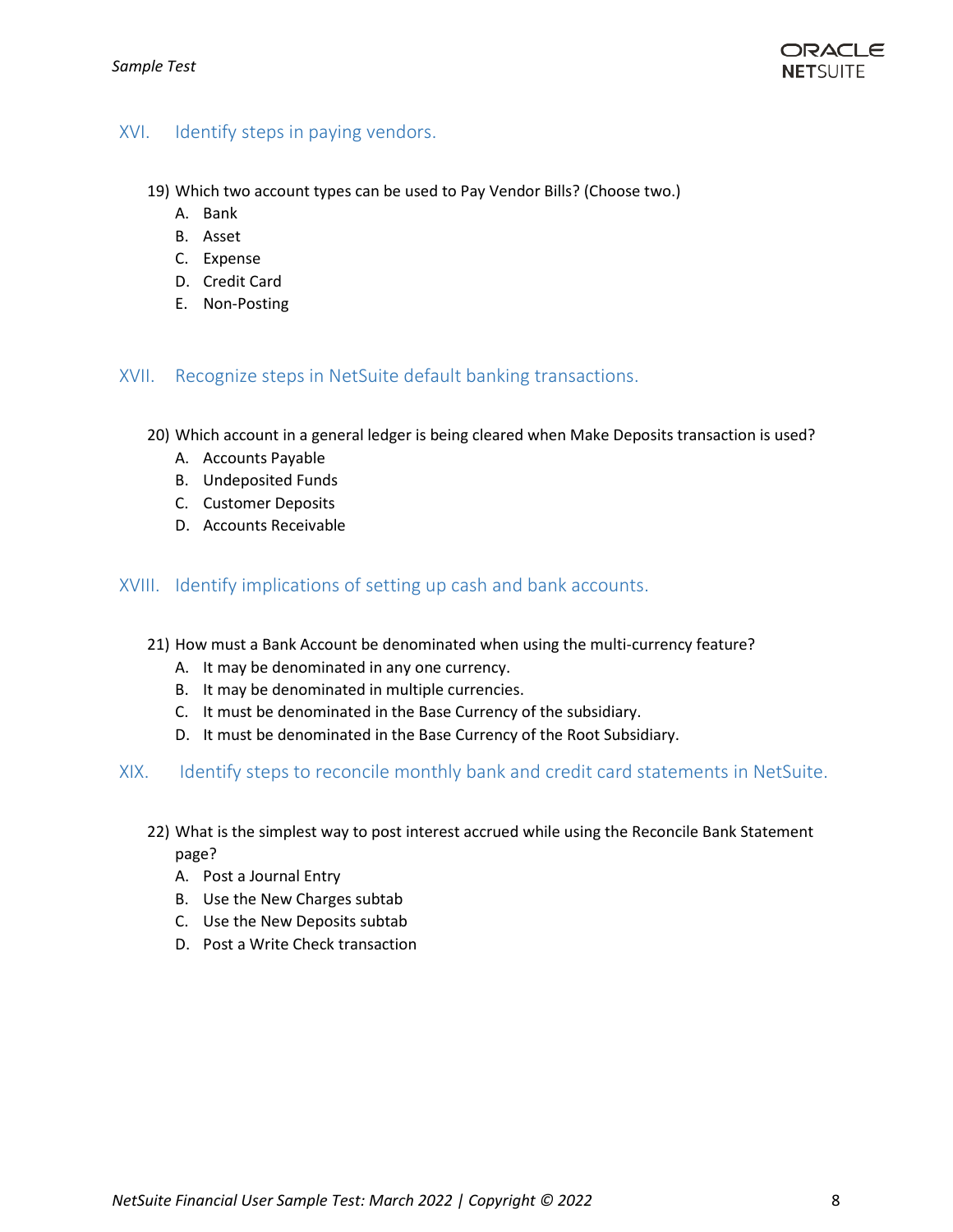

## <span id="page-8-0"></span>XX. Recognize how journal entries are used.

- 23) What is true about approving Journal Entries?
	- A. Journal Entries post to the general ledger while pending approval
	- B. Approve Journals permission allows you to see all journals in all subsidiaries
	- C. Approving Journal Entries requires a separate permission from Creating Journal Entries
	- D. The posting period is based upon the journal entry creation date, rather than the approval date
- 24) What is a characteristic of importing journal entries?
	- A. The limit of lines for journal entry import is 1,000.
	- B. The limit of lines for journal entry import is 10,000.
	- C. Journal entries can only be imported using web services.
	- D. Journal entries imported unbalanced must be fixed before approval.
- 25) Match each journal entry function with its timing.

Answer options may be used only once.

- A. \_\_\_ Remind Me
- B. \_\_ Defer Entry
- C. \_\_\_ Approve Journal Entry
- 1. Delays creation
- 2. Allows GL posting
- 3. Allows review before creation

26) Which statement is true about the Memorized Transactions feature?

- A. The Remind Me setting allows manual review of the transaction before it is posted.
- B. The Update Prices checkbox allows manual review of the transaction before it is posted.
- C. The Number Remaining refers to quantity of Item ordered remaining to be billed or shipped.
- D. The Remind Forever setting sends notice to the Customer that a new Invoice has been created.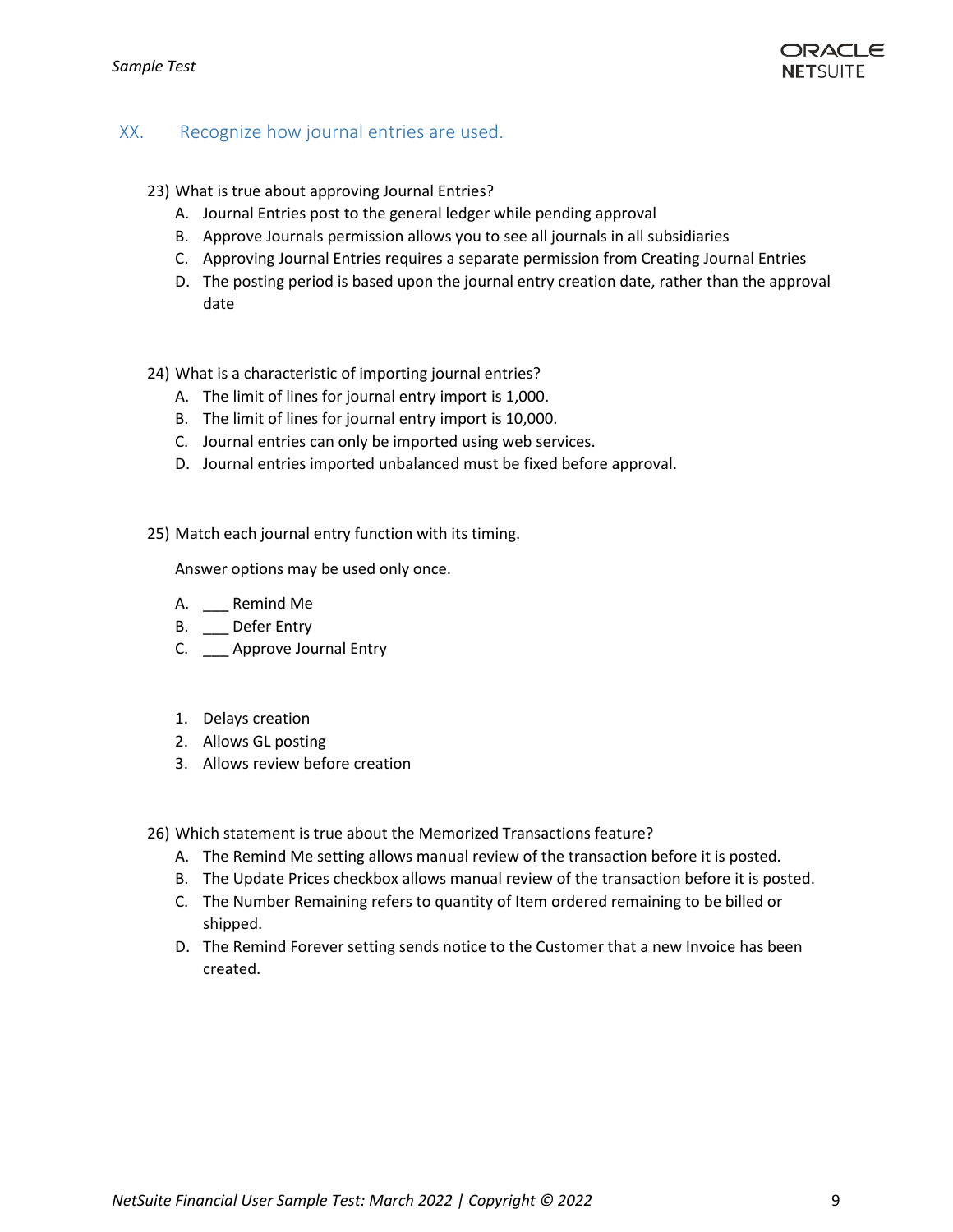

# <span id="page-9-0"></span>XXI. Recognize differences between elimination and intercompany journal entries in setup and usage

- 27) What is one characteristic of Elimination Journal Entries?
	- A. They are posted to only one subsidiary.
	- B. They are the same as Intercompany Journal Entries.
	- C. They are approved automatically when entered manually.
	- D. They are used to transfer profit from one subsidiary to another.

#### <span id="page-9-1"></span>XXII. Identify steps to create and report on budgets in NetSuite.

- 28) Which statement is true about Local versus Global budgets?
	- A. Local budget can be entered in the currency of the parent or the child subsidiary.
	- B. Global budgets can be entered in the currency of the parent or the child subsidiary.
	- C. Budgets are automatically converted in reports to show in the currency context being viewed.
	- D. It is recommended that either a Global or a Local budget should be used, rather than both types.
- 29) Which two statements are true about budgets in NetSuite? (Choose two.)
	- A. Budgets can use statistical accounts
	- B. Budgets set to "Enforce" prevent overspending.
	- C. Global budget amounts may fluctuate when viewed in root parent currency.
	- D. Local budget amounts may fluctuate when consolidated to parent subsidiary view.
- 30) Which statement is true about setting up NetSuite budgets?
	- A. Copying budgets is not recommended.
	- B. Budgets can be imported into NetSuite using CSV.
	- C. Budgets must be created manually in the NetSuite user interface.
	- D. Budgets can be created for multiple criteria, but only one per parameter.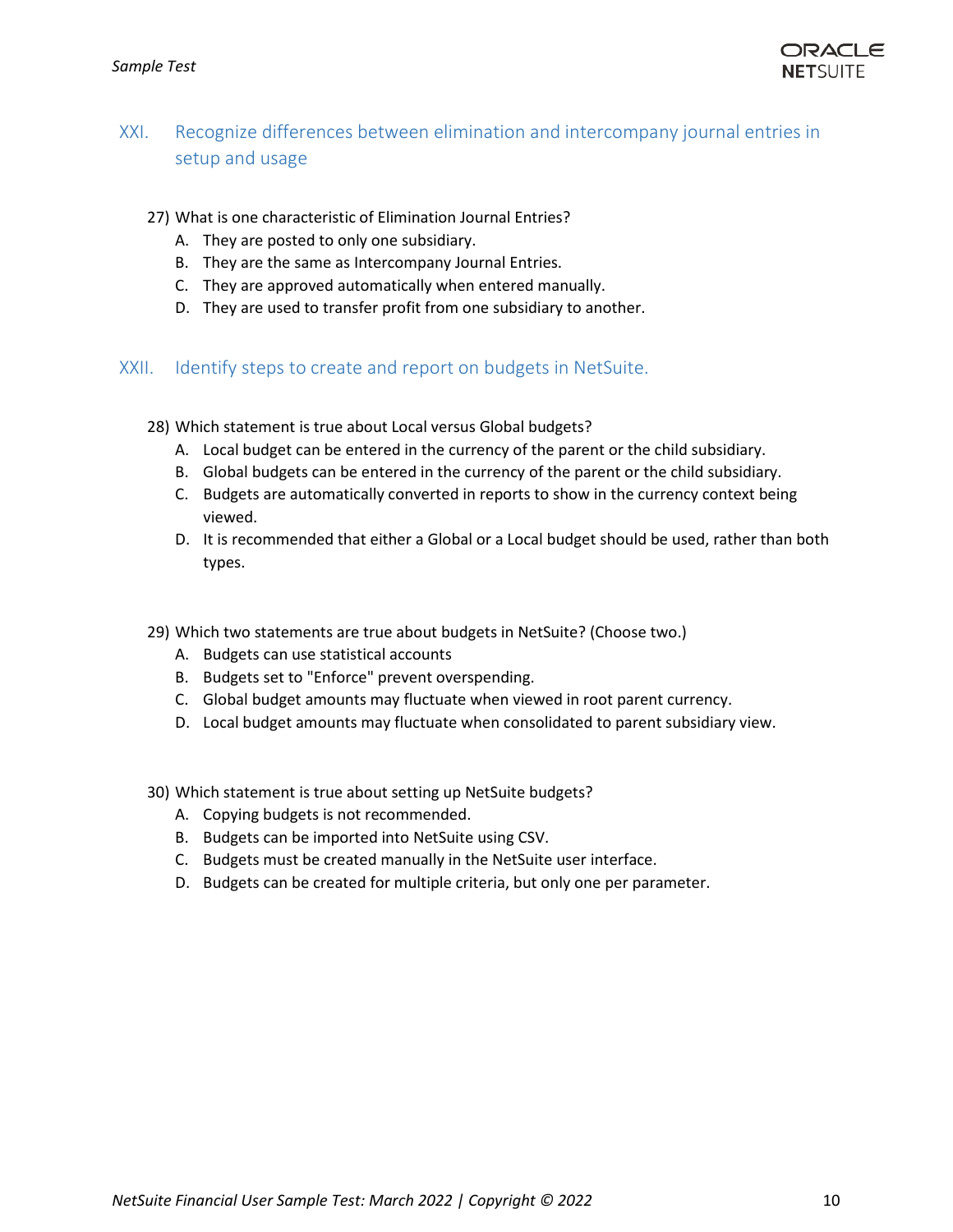

## <span id="page-10-0"></span>XXIII. Identify steps in setting up and applying expense allocations in NetSuite.

- 31) Which two statements are true about setting up expense allocations? (Choose two.)
	- A. The target must be one account
	- B. The source must be one account.
	- C. The target can be multiple accounts
	- D. The source can be multiple accounts.

#### <span id="page-10-1"></span>XXIV. Recognize the difference between fixed and dynamic allocation modes.

- 32) What are two differences between fixed and dynamic allocation schedules? (Choose two.)
	- A. Fixed allocation requires zeroing out the source account.
	- B. Dynamic allocation requires zeroing out the source account.
	- C. Dynamic allocation schedules must use statistical accounts.
	- D. Fixed allocation schedules must have predefined weighting that does not change.
- 33) How can an Expense Allocation Schedule be set up to dynamically recalculate weighting each time it is applied?
	- A. Use custom segments
	- B. Use a statistical account
	- C. Click the Update Sample Weights button.
	- D. Predefine the weighting when setting up the schedule
- <span id="page-10-2"></span>XXV. Identify elements unique to Financial Report Builder Interface.
	- 34) Which row type in a Financial Report allows display of the same unmodified data from another row?
		- A. Text Row
		- B. Echo Row
		- C. Formula Row
		- D. Reference Row

#### <span id="page-10-3"></span>XXVI. Recognize the impact of NetSuite transactions on financial reports.

#### 35) Which report shows the total value of current assets?

- A. Balance Sheet
- B. General Ledger
- C. Profit and Loss / Income Statement
- D. Cash Flow Statement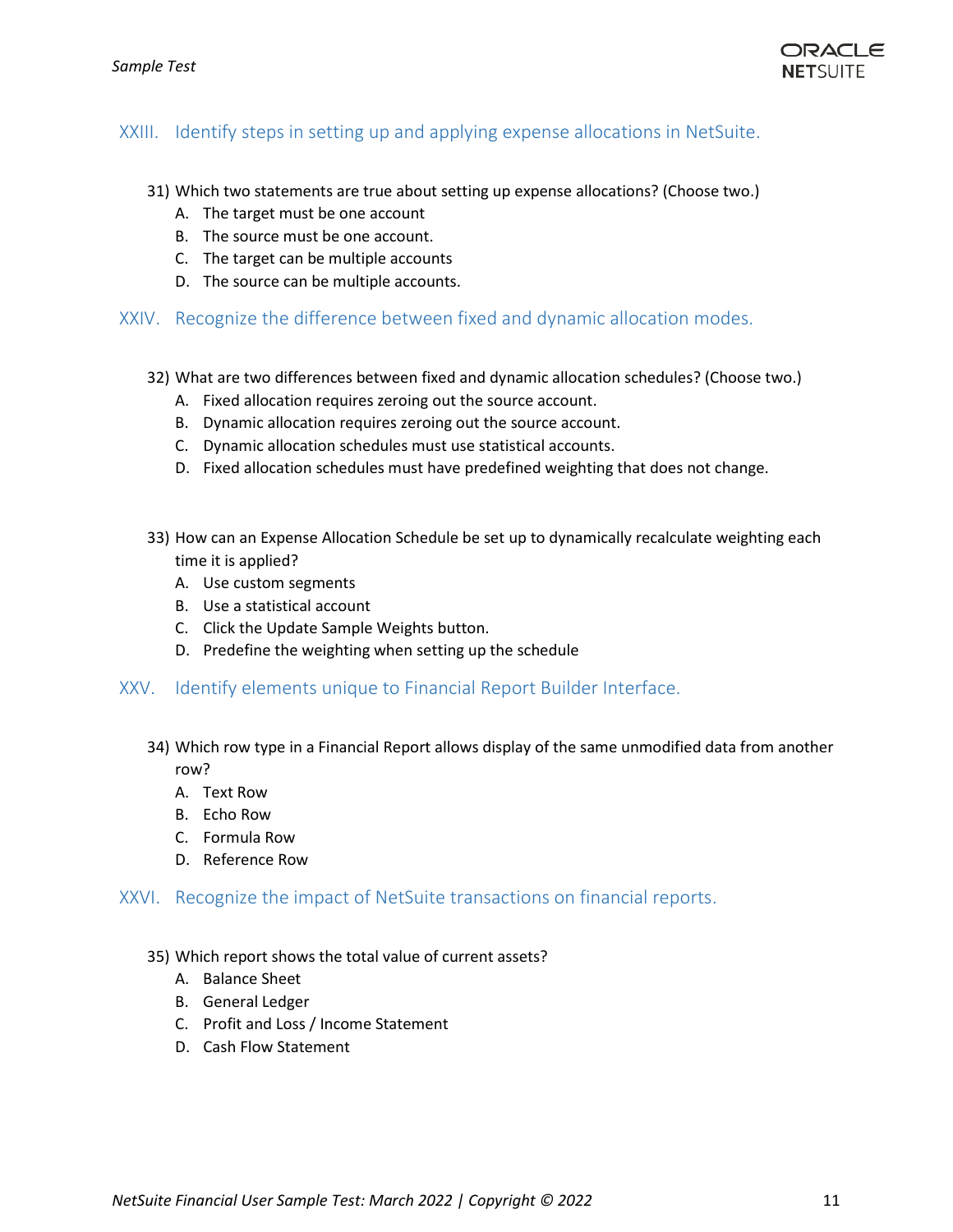#### *Sample Test*



# <span id="page-11-0"></span>XXVII. Recognize NetSuite recommended practices around period close and accounting/tax period structure.

36) Which statement is true about the Period Close Checklist

- A. This is required for Year-End Close.
- B. Tasks may be completed in any order.
- C. Customer-specific steps can be added.
- D. Tasks displayed depend upon features enabled.

# <span id="page-11-1"></span>XXVIII. Recognize options for separately managing multiple subsidiaries and multiple fiscal calendars.

37) How are fiscal calendars used by subsidiaries?

- A. Each subsidiary may use its own fiscal calendar.
- B. Each period may be closed separately in each subsidiary.
- C. Each period must be locked in each subsidiary separately.
- D. Parent-Child subsidiaries must use the same fiscal calendar